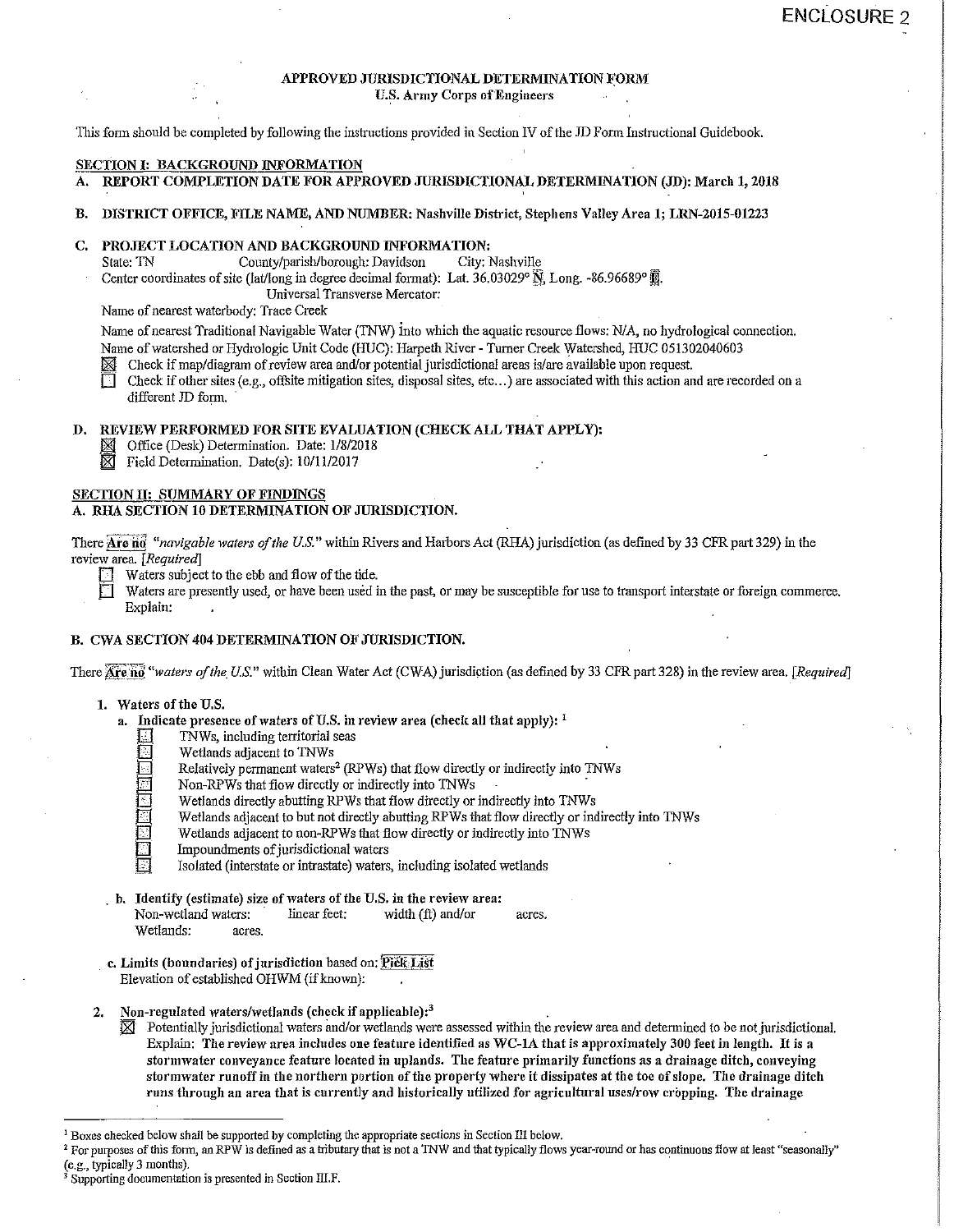channel tvas observed on October 11, 2017 and confirmed there is no discharge point and/or conveyance of runoff *to* a down gradient tributary or culvert from this area. There is no continuation of the feature and no hydrologic connectivity to any other water including a TNW and is not a RPW. Wetland characteristics were not present in the drainage channel. In accordance with the preamble to the 1986 Corps Regulations (33 CFR Parts 320-330), the Corps does not generally consider the following waters to be waters of the United States; non-tidal drainage ditches excavated on dry land. Further clarification is provided in the December 2, 2008 Revised Guidance on Clean Water Act Jurisdiction following the Supreme Court Decision in Rapanos v. U.S. and CarabeIJ v. U.S. issued jointly by the Corps and EPA which indicates that ditches excavated wholly in and draining only uplands and that do not carry a relatively permanent flow of water are not waters of the United States.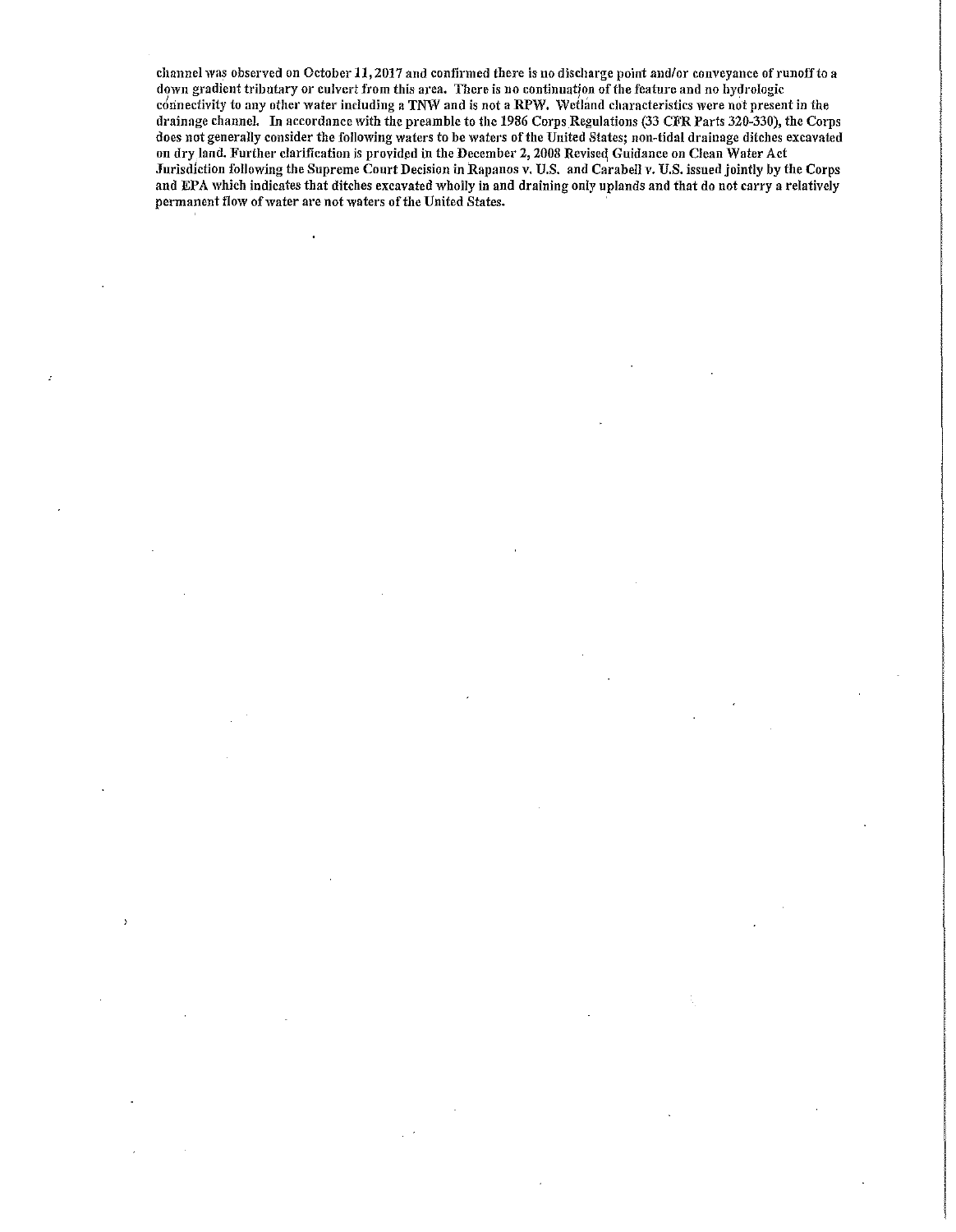#### SECTION III: CWA ANALYSIS

#### A. TNWs AND WETLANDS ADJACENT TO TNWs

The agencies will assert jurisdiction over TNWs and wetlands adjacent to TNWs. If the aquatic resource is a TNW, complete Section III.A.1 and Section III.D.1. only; if the aquatic resource is a wetland adjacent to a TNW, complete Sections III.A.1 and 2 and Section III.D.1.; otherwise, see Section III.B below.

1. TNW

Identify TNW:

Summarize rationale supporting determination:

2. Wetland adjacent to TNW Summarize rationale supporting conclusion that wetland is "adjacent":

#### B. CHARACTERISTICS OF TRIBUTARY (THAT IS NOT A TNW) AND ITS ADJACENT WETLANDS (IF ANY):

This section summarizes information regarding characteristics of the tributary and its adjacent wetlands, if any, and it helps determine whether or not the standards for jurisdiction established under *Rapanos* have been met,

The agencies will assert jurisdiction over non-navigable tributaries of TNWs where the tributaries are "relatively permanent waters" (RPWs), i.e. tributaries that typically flow year-round or have continuous flow at least seasonally (e.g., typically 3 months). A wetland that directly abuts an RPW is also jurisdictional. If the aquatic resource is not a TNW, but has year-round (perennial) flow, skip to Section III.D.2. If the aquatic resource is a wetland directly abutting a tributary with perennial flow, skip to Section III.D.4.

A wetland that is adjacent to but that does not directly abut an RPW requires a significant nexus evaluation. Corps districts and EPA regions will include in the record any available information that documents the existence of a significant nexus behveen a relatively permanent tributary that is not perennial (and its adjacent wetlands if any) and a traditional navigable water, even though a significant nexus finding is not required as a matter of law.

If the waterbody<sup>4</sup> is not an RPW, or a wetland directly abutting an RPW, a JD will require additional data to determine if the waterbody has a significant nexus with a TNW. If the tributary has adjacent wetlands, the significant nexus evaluation must consider the tributary in combination with all of its adjacent 'vetlands. This significant nexus evaluation that combines, for analytical purposes, the tributary and ail of its adjacent wetlands is used whether the review area identified in the JD request is the tributary, or its adjacent wetlands, or both. If the JD covers a tributary with adjacent wetlands, complete Section III.B.1 for the tributary, Section III.B.2 for any onsite wetlands, and Section III.B.3 for all wetlands adjacent to that tributary, both onsite and offsite. The determination whether a significant nexus exists is determined in Section III.C below.

1. Characteristics of non-TNWs that flow directly or indirectly into TNW

- (i) General Area Conditions:<br>Watershed size: Pick List Watershed size: Drainage area: Pick List Average annual rainfall: inches ·Average annual snowfall: inches
- (ii) Physical Characteristics:
	- (a) Relationship with TNW:

 $\Box$  Tributary flows directly into TNW. Tributary flows through Pick List tributaries before entering TNW.

Project waters are **Pick List** river miles from TNW. Project waters are Pick List river miles from RPW. Project waters are Pick List aerial (straight) miles from TNW. Project waters are Pick List aerial (straight) miles from RPW. Project waters cross or serve as state boundaries. Explain:

Identify flow route to TNW<sup>5</sup>: Tributary stream order, if known:

*5* Flow route can be described by identifying, e.g., tributary a, which flows through the review area, to flow into tributary b, which then flows into 1NW.

<sup>4</sup> Note that the Instructional Guidebook contains additional information regarding swales, ditches, washes, and erosional features generally and in the arid West.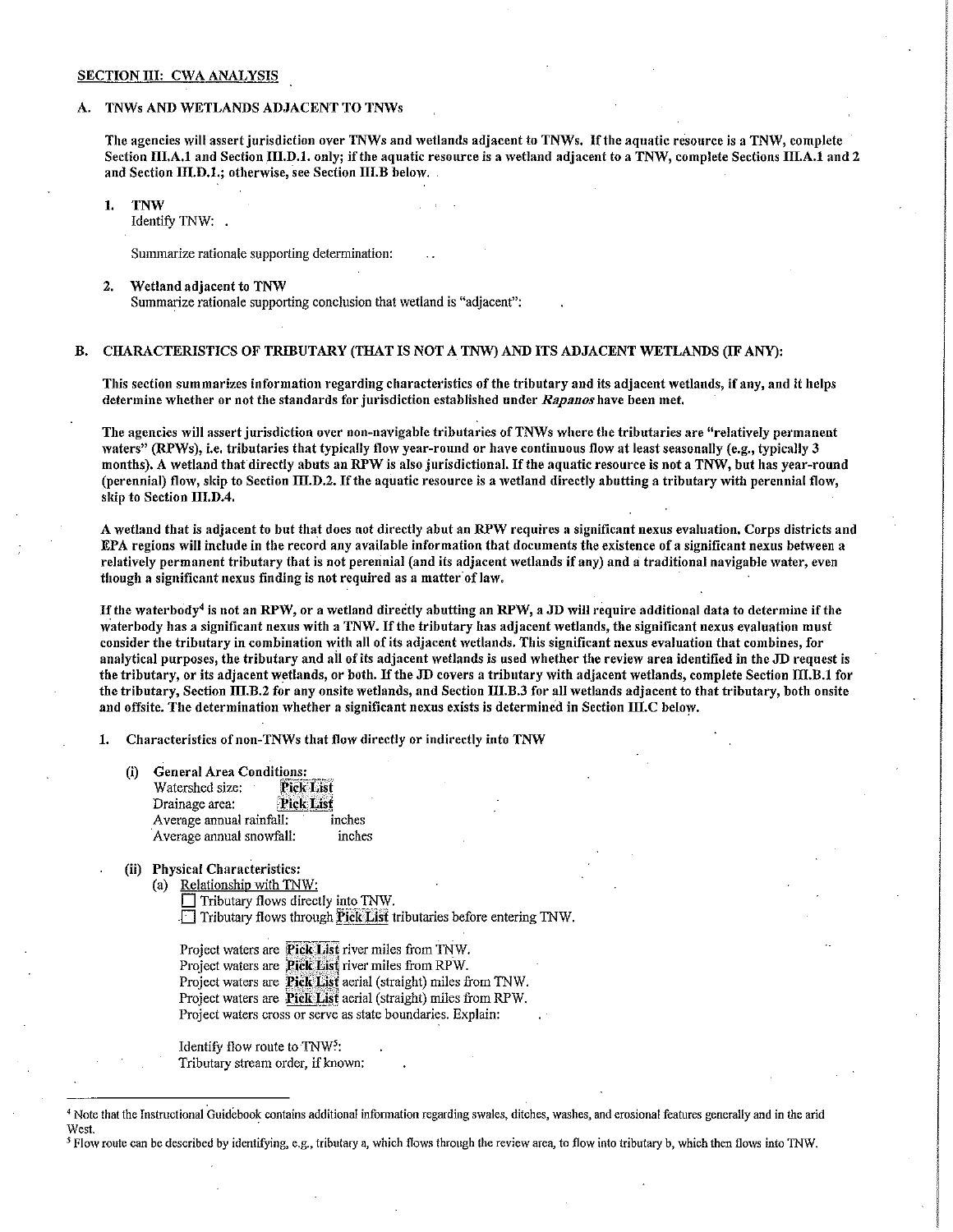|  | (b) | General Tributary Characteristics (check all that apply):<br>Tributary is:<br>Natural<br>Artificial (man-made). Explain:<br>Manipulated (man-altered). Explain:                                                                                                                                                                                                                                                                                                                                                                                                                                   |
|--|-----|---------------------------------------------------------------------------------------------------------------------------------------------------------------------------------------------------------------------------------------------------------------------------------------------------------------------------------------------------------------------------------------------------------------------------------------------------------------------------------------------------------------------------------------------------------------------------------------------------|
|  |     | Tributary properties with respect to top of bank (estimate):<br>Average width:<br>feet<br>Average depth:<br>feet<br>Average side slopes: Pick List.                                                                                                                                                                                                                                                                                                                                                                                                                                               |
|  |     | Primary tributary substrate composition (check all that apply):<br>√ Sands<br>Silts<br>Concrete<br>Gravel<br>Muck<br>Cobbles<br>Bedrock<br>Vegetation. Type/% cover:<br>Other. Explain:                                                                                                                                                                                                                                                                                                                                                                                                           |
|  |     | Tributary condition/stability [e.g., highly eroding, sloughing banks]. Explain:<br>Presence of run/riffle/pool complexes. Explain:<br>Tributary geometry: Pick List<br>%<br>Tributary gradient (approximate average slope):                                                                                                                                                                                                                                                                                                                                                                       |
|  | (c) | Flow:<br>Tributary provides for: Pick List<br>Estimate average number of flow events in review area/year: Pick List<br>Describe flow regime:<br>Other information on duration and volume:                                                                                                                                                                                                                                                                                                                                                                                                         |
|  |     | Surface flow is: Pick List. Characteristics:                                                                                                                                                                                                                                                                                                                                                                                                                                                                                                                                                      |
|  |     | Subsurface flow: Pick List. Explain findings:<br>$\Box$ Dye (or other) test performed:                                                                                                                                                                                                                                                                                                                                                                                                                                                                                                            |
|  |     | Tributary has (check all that apply):<br>Bed and banks<br>OHWM <sup>6</sup> (check all indicators that apply):<br>$\Box$ clear, natural line impressed on the bank<br>the presence of litter and debris<br>changes in the character of soil<br>destruction of terrestrial vegetation<br>the presence of wrack line<br>shelving<br>vegetation matted down, bent, or absent<br>sediment sorting<br>leaf litter disturbed or washed away<br>scour<br>sediment deposition<br>multiple observed or predicted flow events<br>water staining<br>abrupt change in plant community<br>$\Box$ other (list): |
|  |     | Discontinuous OHWM. <sup>7</sup> Explain:<br>If factors other than the OHWM were used to determine lateral extent of CWA jurisdiction (check all that apply):<br>Mean High Water Mark indicated by:<br><b>E</b> High Tide Line indicated by:<br>$\Box$ oil or scum line along shore objects<br>survey to available datum;<br>fine shell or debris deposits (foreshore)<br>physical markings;<br>vegetation lines/changes in vegetation types.<br>physical markings/characteristics<br>tidal gauges                                                                                                |
|  |     | other (list):                                                                                                                                                                                                                                                                                                                                                                                                                                                                                                                                                                                     |
|  |     | (iii) Chemical Characteristics:<br>Characterize tributary (e.g., water color is clear, discolored, oily film; water quality; general watershed characteristics, etc.).<br>Explain.<br>Identify specific pollutants, if known:                                                                                                                                                                                                                                                                                                                                                                     |
|  |     |                                                                                                                                                                                                                                                                                                                                                                                                                                                                                                                                                                                                   |
|  |     | <sup>6</sup> A natural or man-made discontinuity in the OHWM does not necessarily sever jurisdiction (e.g., where the stream temporarily flows underground, or where                                                                                                                                                                                                                                                                                                                                                                                                                              |

i.<br>Ge

regime (e.g., flow over a rock outcrop or through a culvert), the agencies will look for indicators of flow above and below the break.<br><sup>7</sup>Ibid.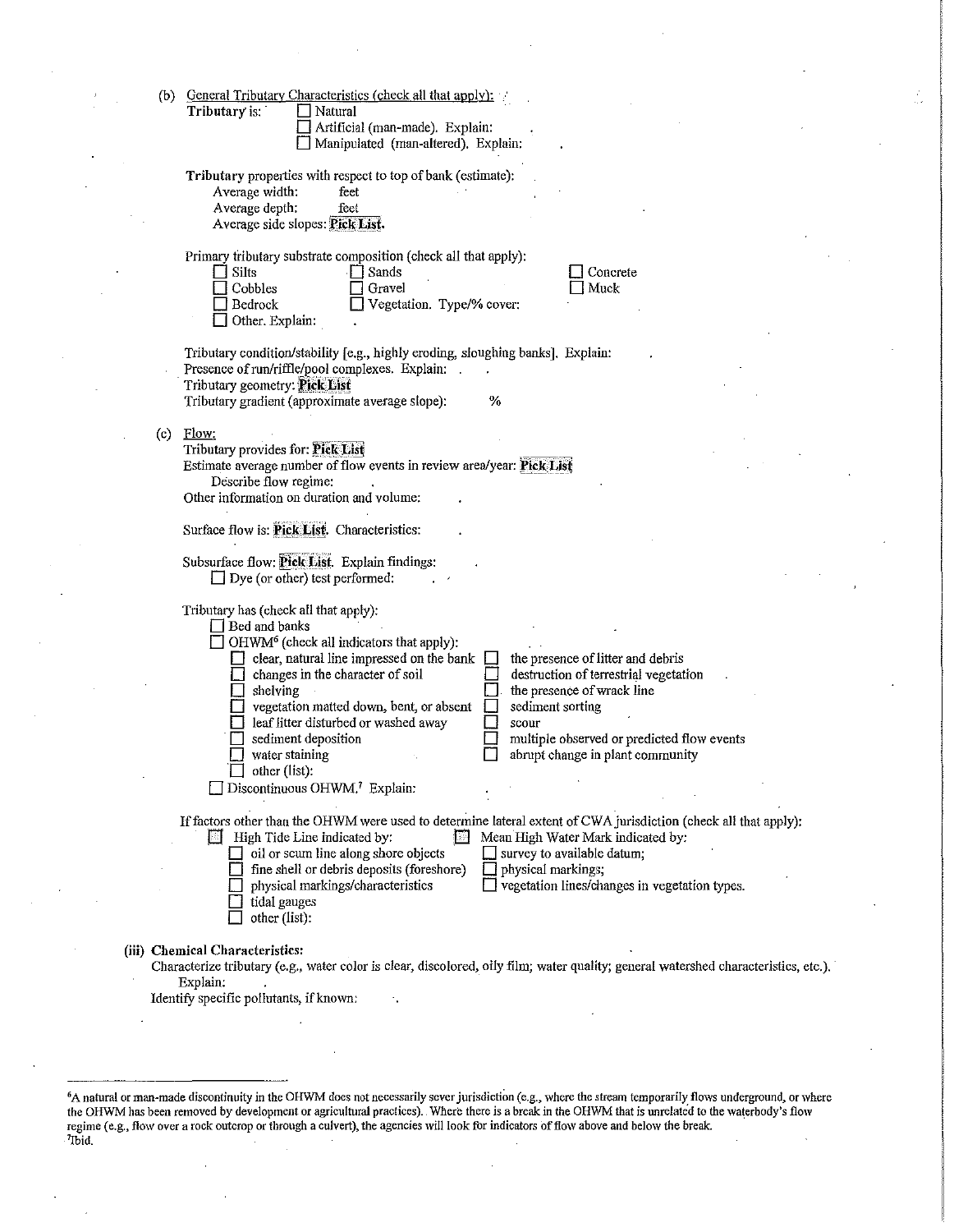(iv) Biological Characteristics. Channel supports (check all that apply):<br>  $\Box$  Riparian corridor. Characteristics (type, average width):

Riparian corridor. Characteristics (type, average width):

 $\Box$  Wetland fringe. Characteristics:<br> $\Box$  Habitat for:

Habitat for:

 $\Box$  Federally Listed species. Explain findings:

 $\Box$  Fish/spawn areas. Explain findings:

 $\Box$  Other environmentally-sensitive species. Explain findings:

 $\Box$  Aquatic/wildlife diversity. Explain findings:

2. Characteristics of wetlands adjacent to non-TNW that flow directly or indirectly into TNW

#### (i) Physical Characteristics:

(a) General Wetland Characteristics: Properties: Wetland size: acres Wetland type. Explain: Wetland quality. Explain:

Project wetlands cross or serve as state boundaries. Explain:

(b) General Flow Relationship with Non-TNW: Flow is: Pick List. Explain:

> Surface flow is: Pick List Characteristics:

Subsurface flow: Pick List. · Explain findings:  $\Box$  Dye (or other) test performed:

(c) Wetland Adjacency Determination with Non-TNW:

 $\Box$  Directly abutting

 $\Box$  Not directly abutting

 $\Box$  Discrete wetland hydrologic connection. Explain:

 $\Box$  Ecological connection. Explain:

Separated by berm/barrier. Explain:

#### (d) Proximity (Relationship) to TNW

Project wetlands are Pick List river miles from TNW. Project waters are Pick List aerial (straight) miles from TNW. Flow is from: Pick List. Estimate approximate location of wetland as within the Pick List floodplain.

(ii) Chemical Characteristics:

Characterize wetland system (e.g., water color is clear, brown, oil film on surface; water quality; general watershed characteristics; etc.). Explain:

Identify specific pollutants, if known:

#### (iii) Biological Characteristics. Wetland supports (check all that apply):

Riparian buffer. Characteristics (type, average width):

- $\Box$  Vegetation type/percent cover. Explain:<br> $\Box$  Habitat for:
- Habitat for:

D Federally Listed species. Explain fmdings:

D Fish/spawn areas. Explain findings:

0 Other environmentally-sensitive species. Explain findings:

D AquatiC/wildlife diversity. Explain findings: ·

## 3. Characteristics of all wetlands adjacent to the tributary (if any)\_

All wetland(s) being considered in the cumulative analysis:  $\text{Pick List}$ <br>Approximately ( ) acres in total are being considered in the cun

) acres in total are being considered in the cumulative analysis.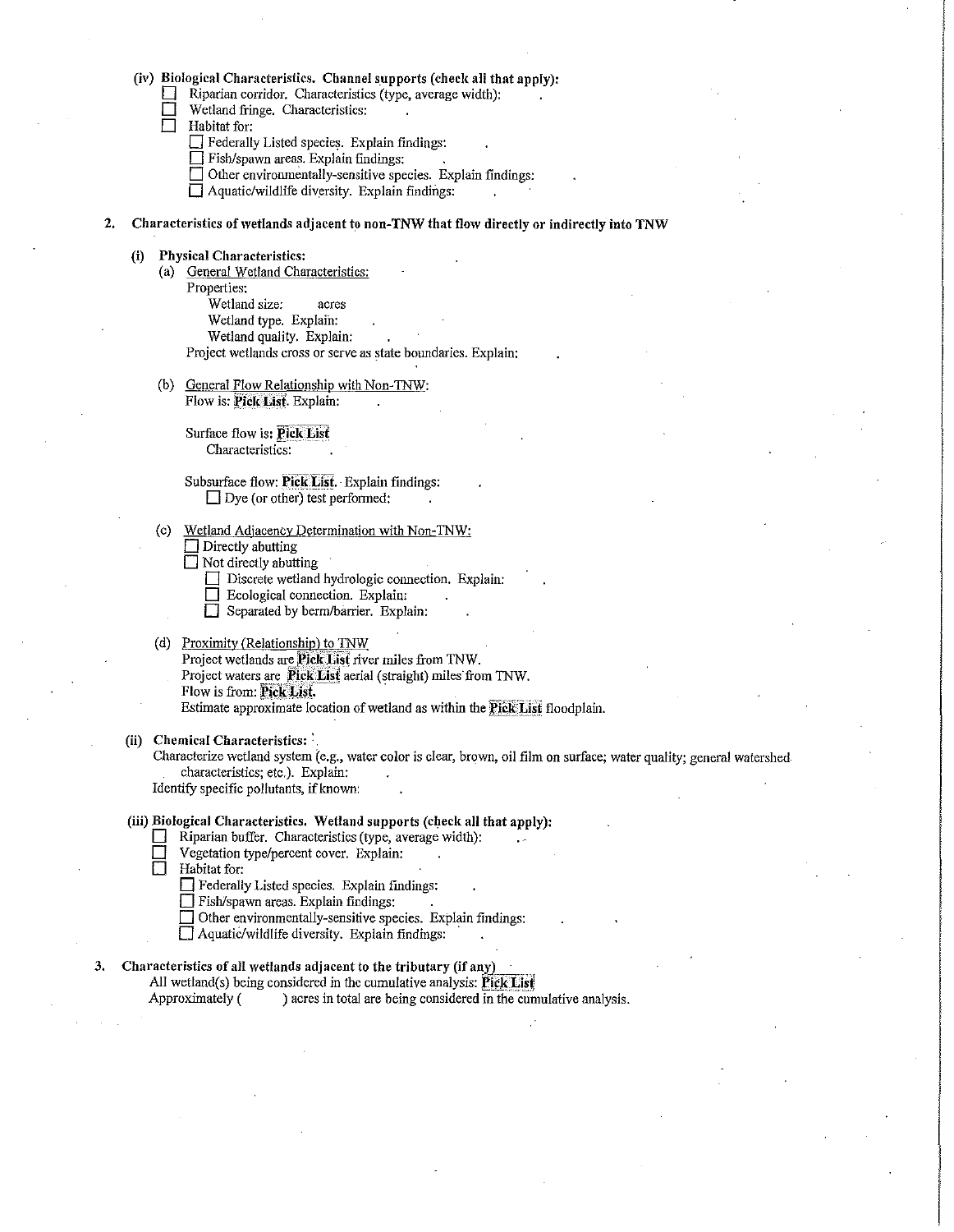Directly abuts? (Y/N) Size (in acres) Directly abuts? (Y/N) Size (in acres)

Summarize overall biological, chemical and physical functions being performed:

#### C. SIGNIFICANT NEXUS DETERMINATION

A significant nexus analysis will assess the flow characteristics and functions of the tributary itself and the functions performed by any wetlands adjacent to the tributary to determine if they significantly affect the chemical, physical, and biological integrity of a TNW. For each of the following situations, a significant nexus exists if the tributary, in combination with all of its adjacent wetlands, has more than a speculative or insubstantial effect on the chemical, physical and/or biological integrity of a TNW. Considerations when evaluating significant nexus include, but are not limited lo the volume, duration, and frequency of the flow. of water in the tributary and its proximity to a TNW, and the functions performed by the tributary and all its adjacent wetlands. It is not appropriate to determine significant nexus based solely on any specific threshold of distance (e.g. between a tributary and its adjacent wetland or between a tributary and the TNW). Similarly, the fact an adjacent wetland lies within or outside of a floodplain is not solely determinative of significant nexus.

Draw connections between the features documented and the effects on the TNW, as identified in the *Rapanos* Guidance and discussed in the Instructional Guidebook. Factors to consider include, for example:

- . Does the tributary, in combination with its adjacent wetlands (if any), have the capacity to carry pollutants or flood waters to 1NWs, or to reduce the amount of pollutants or flood waters reaching a 1NW?
- Does the tributary, in Gombination with its adjacent wetlands (if any), provide habitat and lifecycle support functions for fish and other species, such as feeding, nesting, spawning, or rearing young for species that are present in the TNW?
- Does the tributary, in combination with its adjacent Wetlands (if any), have the capacity to transfer nutrients and organic carbon that support downstream foodwebs?
- Does the tributary, in combination with its adjacent wetlands (if any), have other relationships to the physical, chemical, or biological integrity of the TNW?

Note: the above list of considerations is not inclusive and other functions observed or known to occur should be documented below:

- 1. Significant nexus findings for non-RPW that has no adjacent wetlands and flows directly or indirectly into TNWs. Explain findings of presence or absence of significant nexus below, based on the tributary itself, then go to Section III.D:
- 2. Significant nexus findings for non-RPW and its adjacent 'vetlands, where the non-RPW flows directly or indirectly into TNWs. Explain findings of presence or absence of significant nexus below, based on the tributary in combination with all of its adjacent wetlands, then go to Section III.D:
- 3. Significant nexus findings for 'vetlands adjacent to an RPW but that do not directly abut the RPW. Explain findings of presence or absence of significant nexus below, based on the tributary in combination with all of its adjacent wetlands, then go to Section III.D:

#### D. DETERMINATIONS OF JURISDICTIONAL FINDINGS. THE SUBJECT WATERS/WETLANDS ARE (CHECK ALL THAT APPLY):

- 1. TNWs and Adjacent Wetlands. Check all that apply and provide size estimates in review area: **1 TNWs:** linear feet width (ft), Or, acres.<br>**1** Wetlands adjacent to TNWs: acres.  $\blacksquare$  Wetlands adjacent to TNWs:
- 2. RPWs that flow directly or indirectly into TNWs.
	- Tributaries of TNWs where tributaries typically flow year-round are jurisdictional. Provide data and rationale indicating that tributary is perennial: .
	- $\Box$  Tributaries of TNW where tributaries have continuous flow "seasonally" (e.g., typically three months each year) are jurisdictional. Data supporting this conclusion is provided at Section III.B. Provide rationale indicating that tributary flows seasonally: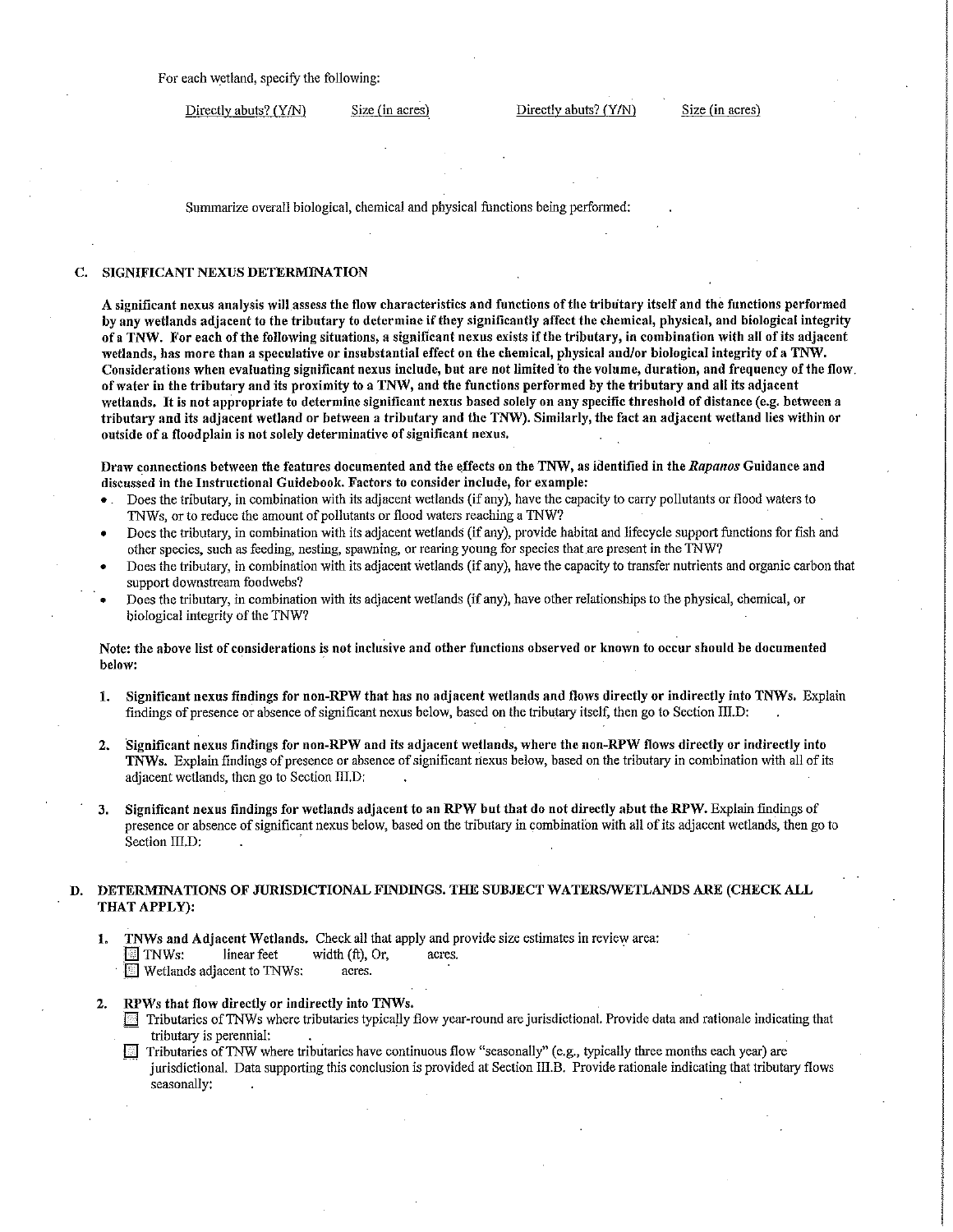|    |    | Provide estimates for jurisdictional waters in the review area (check all that apply):<br>Tributary waters:<br>linear feet<br>width (ft).<br>Other non-wetland waters:<br>acres.                                                                                                                                                                                                                             |
|----|----|--------------------------------------------------------------------------------------------------------------------------------------------------------------------------------------------------------------------------------------------------------------------------------------------------------------------------------------------------------------------------------------------------------------|
|    |    | Identify type(s) of waters:                                                                                                                                                                                                                                                                                                                                                                                  |
|    | 3. | Non-RPWs <sup>8</sup> that flow directly or indirectly into TNWs.<br>Waterbody that is not a TNW or an RPW, but flows directly or indirectly into a TNW, and it has a significant nexus with a<br>TNW is jurisdictional. Data supporting this conclusion is provided at Section III.C.                                                                                                                       |
|    |    | Provide estimates for jurisdictional waters within the review area (check all that apply):<br>Tributary waters:<br>linear feet<br>width (ft).                                                                                                                                                                                                                                                                |
|    |    | Other non-wetland waters:<br>acres.<br>Identify type(s) of waters:                                                                                                                                                                                                                                                                                                                                           |
|    |    |                                                                                                                                                                                                                                                                                                                                                                                                              |
|    | 4. | Wetlands directly abutting an RPW that flow directly or indirectly into TNWs.                                                                                                                                                                                                                                                                                                                                |
|    |    | Wetlands directly abut RPW and thus are jurisdictional as adjacent wetlands.                                                                                                                                                                                                                                                                                                                                 |
|    |    | Wetlands directly abutting an RPW where tributaries typically flow year-round. Provide data and rationale<br>indicating that tributary is perennial in Section III.D.2, above. Provide rationale indicating that wetland is<br>directly abutting an RPW:                                                                                                                                                     |
|    |    | Wetlands directly abutting an RPW where tributaries typically flow "seasonally." Provide data indicating that tributary is<br>seasonal in Section III.B and rationale in Section III.D.2, above. Provide rationale indicating that wetland is directly<br>abutting an RPW:                                                                                                                                   |
|    |    | Provide acreage estimates for jurisdictional wetlands in the review area:<br>acres.                                                                                                                                                                                                                                                                                                                          |
|    | 5. | Wetlands adjacent to but not directly abutting an RPW that flow directly or indirectly into TNWs.<br>Wetlands that do not directly abut an RPW, but when considered in combination with the tributary to which they are adjacent<br>and with similarly situated adjacent wetlands, have a significant nexus with a TNW are jurisidictional. Data supporting this<br>conclusion is provided at Section III.C. |
|    |    | Provide acreage estimates for jurisdictional wetlands in the review area:<br>acres.                                                                                                                                                                                                                                                                                                                          |
|    | 6. | Wetlands adjacent to non-RPWs that flow directly or indirectly into TNWs.<br>Wetlands adjacent to such waters, and have when considered in combination with the tributary to which they are adjacent and<br>with similarly situated adjacent wetlands, have a significant nexus with a TNW are jurisdictional. Data supporting this<br>conclusion is provided at Section III.C.                              |
|    |    | Provide estimates for jurisdictional wetlands in the review area:<br>acres.                                                                                                                                                                                                                                                                                                                                  |
|    | 7. | Impoundments of jurisdictional waters. <sup>9</sup>                                                                                                                                                                                                                                                                                                                                                          |
|    |    | As a general rule, the impoundment of a jurisdictional tributary remains jurisdictional.                                                                                                                                                                                                                                                                                                                     |
|    |    | Demonstrate that impoundment was created from "waters of the U.S.," or<br>Demonstrate that water meets the criteria for one of the categories presented above (1-6), or                                                                                                                                                                                                                                      |
|    |    | Demonstrate that water is isolated with a nexus to commerce (see E below).                                                                                                                                                                                                                                                                                                                                   |
| E. |    | ISOLATED [INTERSTATE OR INTRA-STATE] WATERS, INCLUDING ISOLATED WETLANDS, THE USE,<br>DEGRADATION OR DESTRUCTION OF WHICH COULD AFFECT INTERSTATE COMMERCE, INCLUDING ANY<br>SUCH WATERS (CHECK ALL THAT APPLY): <sup>10</sup>                                                                                                                                                                               |
|    |    | which are or could be used by interstate or foreign travelers for recreational or other purposes.<br>from which fish or shellfish are or could be taken and sold in interstate or foreign commerce,<br>which are or could be used for industrial purposes by industries in interstate commerce.<br>Interstate isolated waters. Explain:<br>Other factors. Explain:                                           |
|    |    | Identify water body and summarize rationale supporting determination:                                                                                                                                                                                                                                                                                                                                        |
|    |    |                                                                                                                                                                                                                                                                                                                                                                                                              |
|    |    | <sup>8</sup> See Footnote #3.                                                                                                                                                                                                                                                                                                                                                                                |
|    |    | <sup>9</sup> To complete the analysis refer to the key in Section III.D.6 of the Instructional Guidebook.<br>$^{10}$ Prior to asserting or declining CWA jurisdiction based solely on this category, Corps Districts will elevate the action to Corps and EPA HQ for $\,$                                                                                                                                    |

 $\overline{\phantom{0}}$ 

 $\ddot{\phantom{a}}$ 

þ,

review consistent,vith the process described in the Corps/EPA *Memora11du111 Regarding* C1VA *Act Jurisdiction Following Rapanos.*